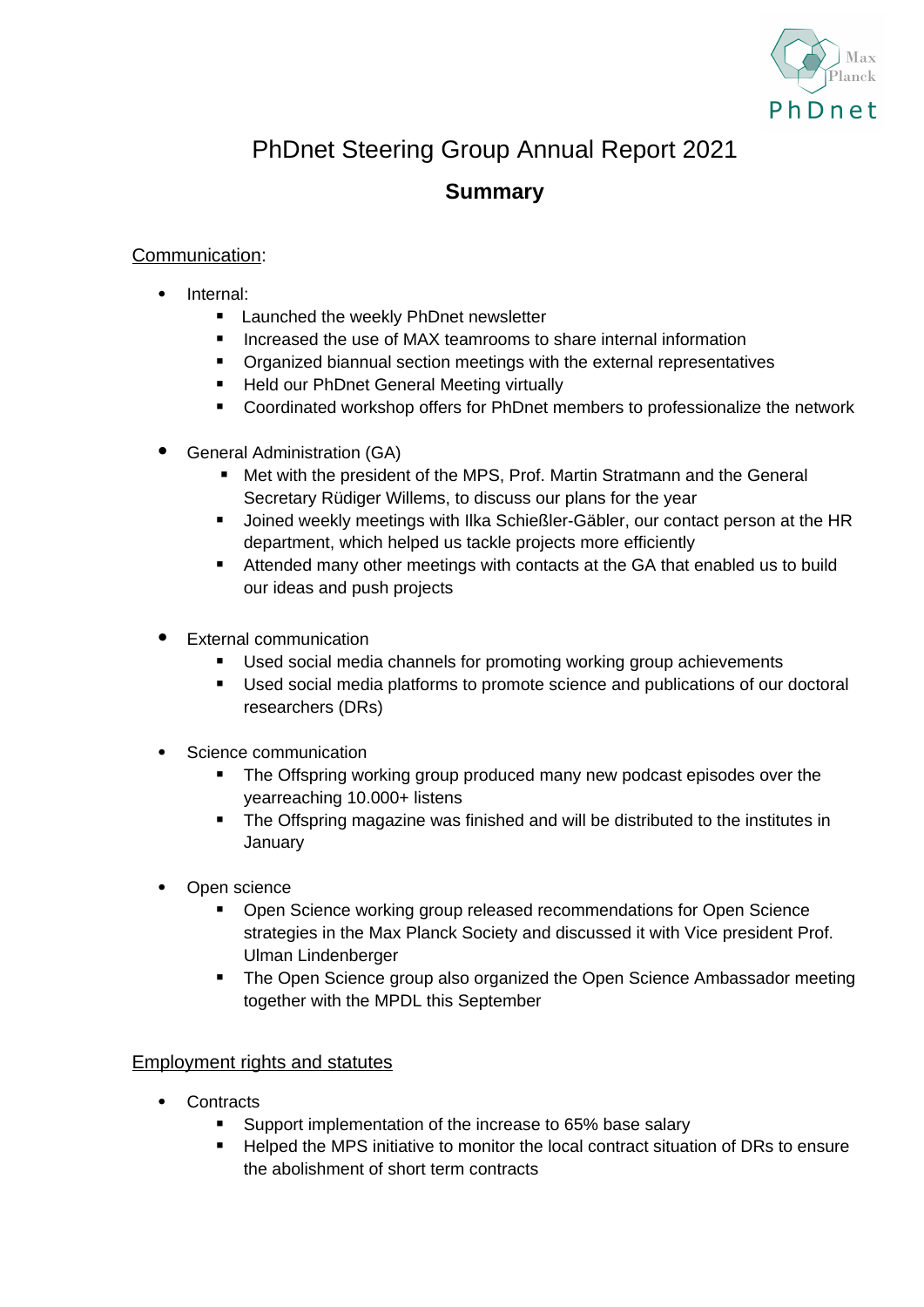

- Supervision
	- **Started TAC task force**
	- Created TAC quidelines
- Pandemic impact
	- Designed and ran a small survey among the external representatives to monitor the pandemic's impact, and shared the results and insights with the GA to push for solutions

### Support and inclusion

- Onboarding
	- **Joined the onboarding taskforce led by the GA, and collaborated with them on** designing and finalizing the first two work packages to be introduced
	- Raised issues related to contracts being handed out too late and pushed for change
- Career development
	- Collaborated with the Career evolution Web series which helped connect DRs to different career paths
	- Helped with the games week organization to help improve transition to industry
	- **The Career Development and Conference working group ran an independent** survey to be introduced to the GA to further improve career development
	- As part of the Planck Academy sounding board, provided information about the needs of DRs, and feedback about platform usability to the GA
- Equal Opportunities
	- **Took part in the Presidential Commission on Equal Opportunities**
	- **The Equal Opportunities working group initiated the 'Safer Spaces' project for** peer-to-peer support structure
- Mental Health
	- **•** Collected local best practice examples from the external representatives and shared with DRs and the GA
	- Collaborated with the BGM on topics such as EMAP
	- Worked as mediator between the Mental Health Collective and the GA

### 2020 PhDnet survey results

- Released the annual survey report and summarized it in an executive summary to share the findings
- Started the new 2021 PhDnet survey together with  $N^2$  and pushed for participation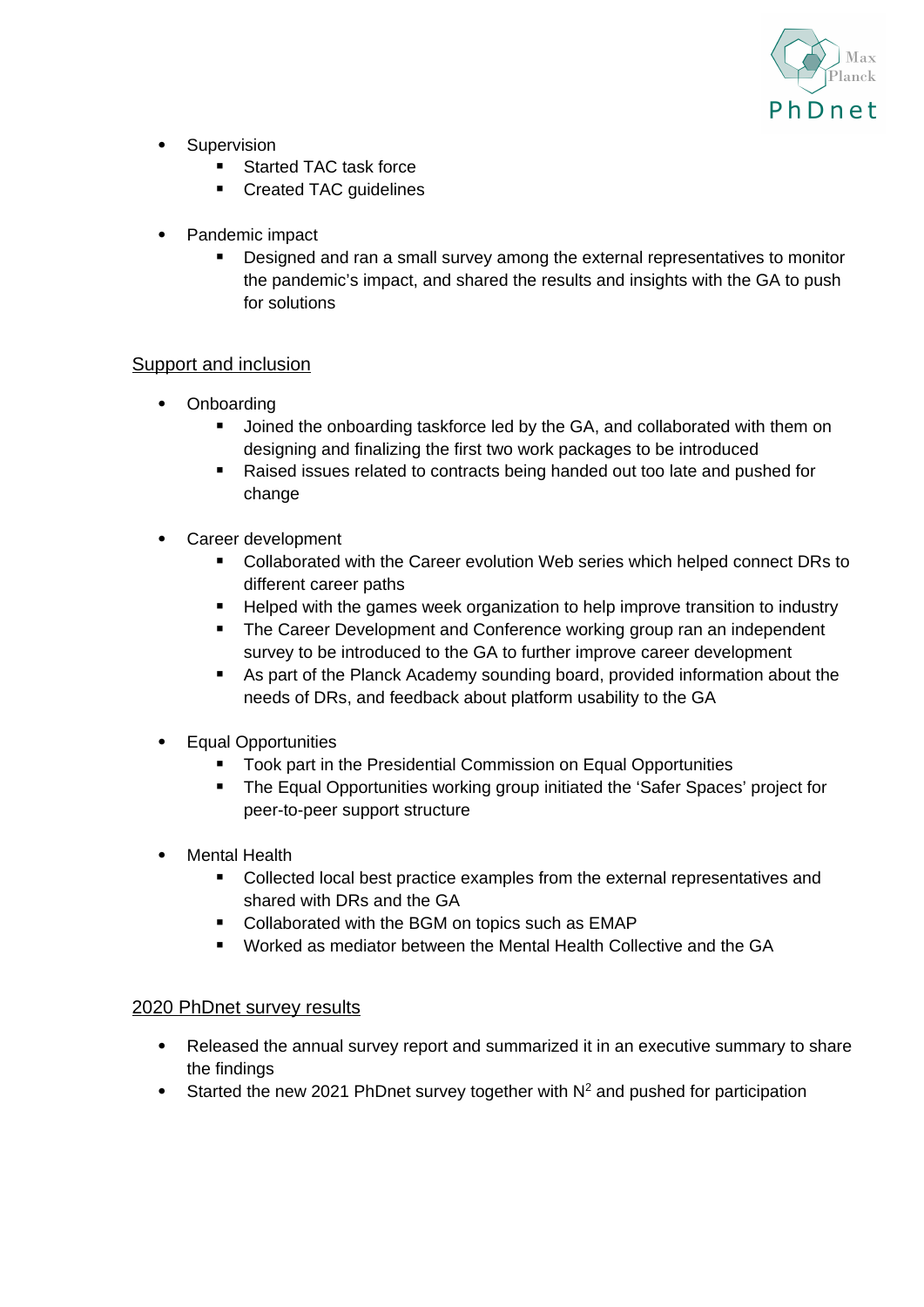

### $N^2$  achievements

- Sarah Young represented  $N^2$  as an expert at the 'Ausschuss für Bildung, Forschung und Technikfolgenabschätzung' from the Bundestag on the topic of 'Gleichstellung in der Wissenschaft und Forschung' (Equal opportunities in science and research)
- $\bullet$  N<sup>2</sup> picked up on the discussion under #ichbinHanna, by publishing a letter to the ministry of education & science and was invited for a private conversation with the minister as a result
- N<sup>2</sup> published "Wahlprüfsteine" for the ongoing election campaign
- $\bullet$  N<sup>2</sup> reached out to the parties negotiating the 'traffic light coalition', reminding them of the changes DRs would like to see implemented
- $\bullet$  N<sup>2</sup> organized and ran its second harmonized survey
- $\bullet$  N<sup>2</sup> conducted its biannual event, which was held online this year under the overarching topic of 'Perspective on Open and Sustainable Research
- $\bullet$  N<sup>2</sup> wrote several requested articles addressing the topic of Mental Health that will be published in the next months
- $\bullet$  N<sup>2</sup> has decided to restructure its activities for the next four years

# **Full Report**

A year full of exciting challenges of new endeavors is coming to an end for us, as the 2021 PhDnet Steering Group. Still the corona virus is playing an active part in our work and the majority of communication as well as our General Meeting took place virtually, making some aspects easier, others harder. Nevertheless, with the support of everyone involved in our network, we managed to keep our efforts and achievements at a high standard and grow in different directions. Therefore, we are proud to present the achievements of the PhDnet in 2021 and summarize the year in our annual report. Our agenda for 2021 encompassed three major key points: Communication, Employment Rights & Statutes, as well as Support & Inclusion.

### **Communication**

Improving our internal communication is one of the key points for us to enable an active interaction with all doctoral researchers (DRs) inside the Max Planck Society (MPS). One of our main steps this year was the launch of our **weekly PhDnet newsletter**, which is sent to our external representatives and summarizes all relevant information that we receive for our DRs. Additionally, we used our **MAX team rooms** to exchange ideas with the DRs and share documents and information. **Biannual PhDnet section meetings** were organized by our section representative to discuss specific topics and issues with the external representatives in their respective section. As a highlight of the year, the PhDnet came together in its **General Meeting** in October<sup>1</sup>, taking place via zoom and gathertown, offering an interactive and engaging environment. The opportunity of organizing **workshops** tailored to the specific needs of our steering and working groups was provided and taken throughout the year to further professionalize our network.

<sup>1</sup> https://www.phdnet.mpg.de/186897/20th\_PhDnet\_GM\_2021.pdf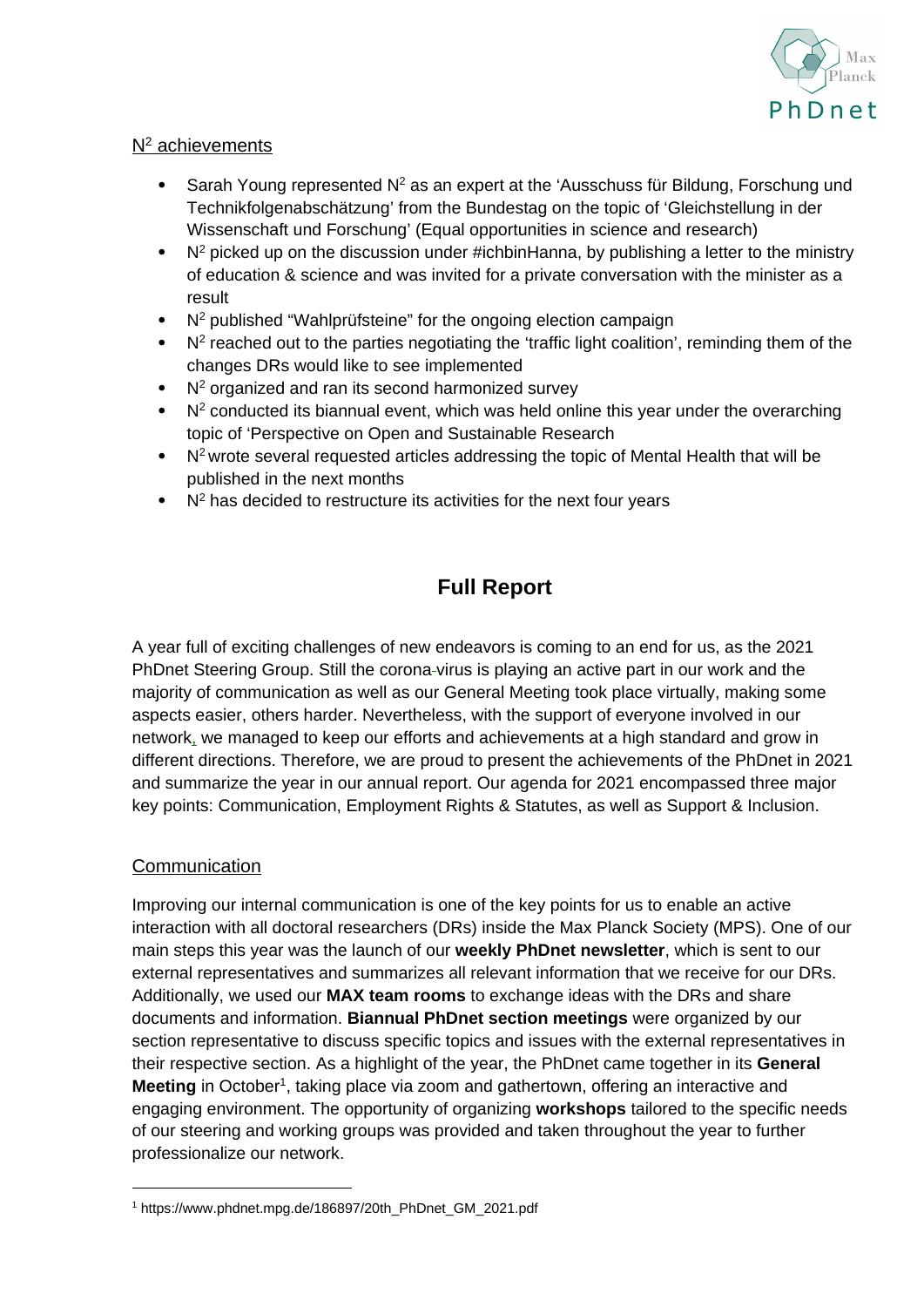

Additionally to our internal communications, we continued our fruitful interactions with the MPS headquarters and a constructive communication and collaboration were maintained. The **meeting with the president of the MPS**, Prof. Martin Stratmann and the **General Secretary** Rüdiger Willems, took place in April and provided a valuable foundation for our plans. Other **meetings with the General Administration (GA),** as for example with Kerstin Dübner-Gee, the head of the HR department, or also our weekly meetings with Ilka Schießler-Gäbler, our contact person at the HR department, enabled us to address certain issues or tackling projects more efficiently. We would like to thank all the members of the GA but specifically Prof. Martin Stratmann, Rüdiger Willems, Kerstin Dübner-Gee and Ilka Schießler-Gäbler for their constant trust and support.

Moving to external communication, we focused on showcasing the achievements of the PhDnet and its members. One of the major means is our **social media channels**, which we used for promoting the achievements of our working groups. Additionally, we started offering our social media platforms to DRs to promote their science and publications.

Apart from communicating within and about the PhDnet, communication of science and within the scientific community are important topics for us.

**Science communication** is one of the focus points of our **Offspring working group**. They constantly produced new **podcast episodes** inspiring and educating our DRs throughout the year, reaching 10.000+ listens across all platforms. As a highlight, they managed to get the Science Communication star Dr. Neil deGrasse Tyson for one of their episodes<sup>2</sup>. And with the end of the year, the **Offspring magazine** will reach all the institutes with interesting articles and information by and for DRs.

Another hot topic addressing communication inside science is tackled by our **Open Science working group**. This year, they released their **recommendations for Open Science strategies in the Max Planck Society**<sup>3</sup> which they also discussed in a meeting together with Vice president Prof. Ulman Lindenberger. To promote Open Science further they organized the **Open Science Ambassador meeting** together with the MPDL this September.

It is important for us to mention, that all of the described communication happened mostly virtually, starting with the complete virtual handover from the 2020 steering group, our general meeting, the PhDnet winter party and ending now in our handover to the 2022 steering group.

### Employment rights and statutes

Considering the employment situation of our DRs, this year started with a valuable improvement: the **increase to 65% base salary** for all support contracts. Throughout the first months we were in contact with our external representatives and the GA to support the implementation of these changes. Additionally, we supported the MPS initiative to monitor the local contract situation for our DRs and ensure the **abolishment of short term contracts**.

<sup>2</sup> https://www.youtube.com/watch?v=kv0Eb8DvzPc

<sup>3</sup> https://www.phdnet.mpg.de/phdnet/who/workgroups/open-science-group/Discussing\_OS\_in\_the\_MPS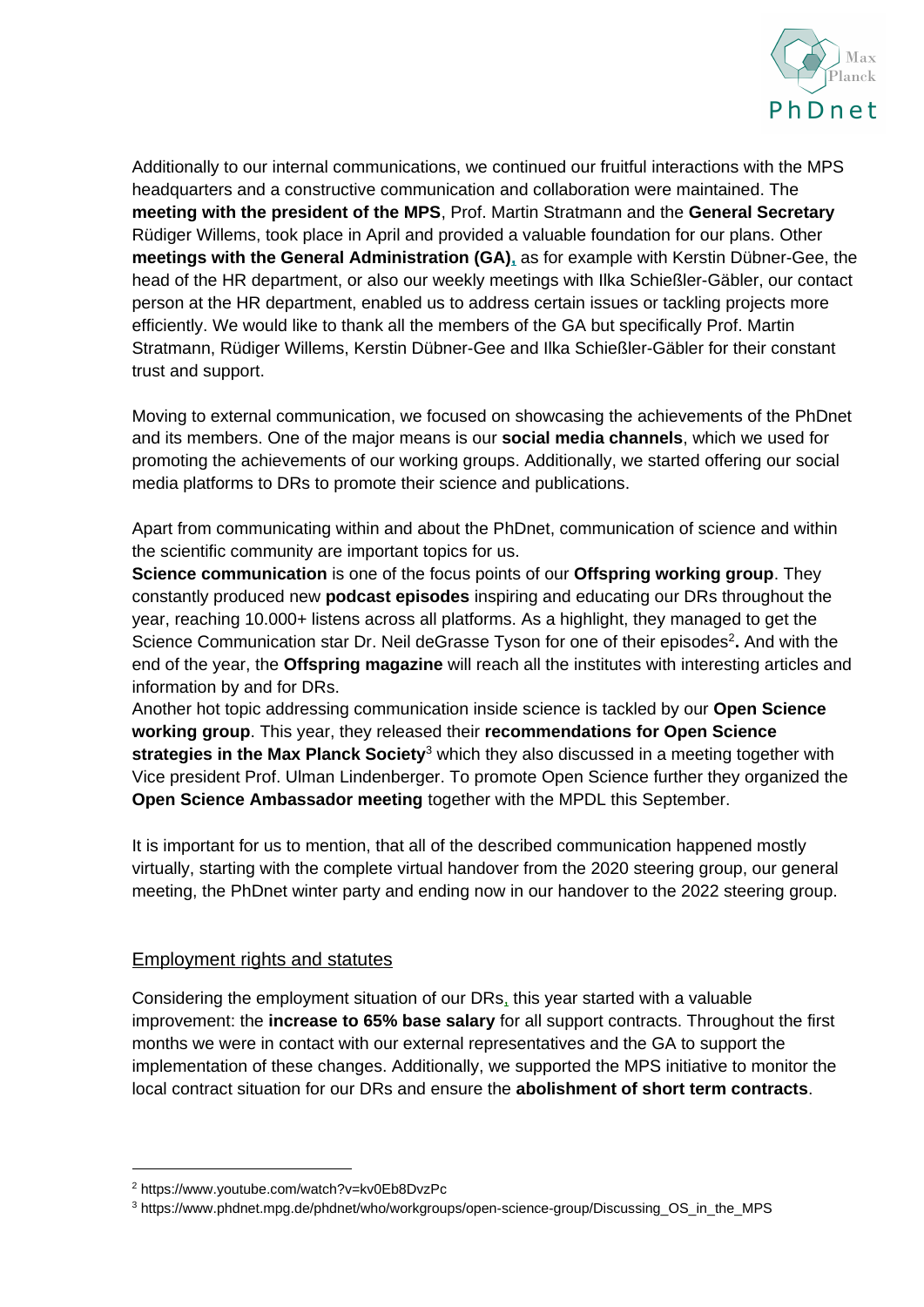

As regularly shown by the PhDnet surveys, not only a stable contract situation is needed for our DRs to ensure a healthy and successful PhD, but also **supervision** remains one of the key aspects. The steering group addressed this by furthering the efforts by last year's steering group on the topic of **Thesis Advisory Committees (TAC)**. We created a **task force** with which we **developed guidelines** for implementing TAC across the various Max Planck Institutes. Through these guidelines, we aimed to increase the **focus on the working conditions and environment** of the DRs, specifying the **role of the TAC members** and providing **different TAC formats** adjusted to the yearly aims. We hope that the project will continue in the next year with a common discussion and joint revision with the GA.

However, one of the main challenges all of us had to face was the ongoing **impact of the pandemic** that was slowly showing its long term effects. Therefore, we designed and ran a small **survey** among our external representative to evaluate where the major challenges lie. We **identified four main areas** where support from the GA would be beneficial: General procedures for contract extensions, steps to monitor and address the impact of the pandemic on PhD projects and career paths, coaching for supervisors on online supervision of DRs, as well as increased assistance with residence permit applications and travel procedures during the pandemic. The results and insights were shared with the GA to face the new situation together.

### Support & Inclusion

Additionally to improving the working conditions, we always aim for a fair and welcoming scientific working environment.

The steering group was invited to join the **onboarding task force** led by the GA this year. We felt this collaboration was really fruitful, also thanks to the constructive lead of Signe Tuborgh and we look forward to continue it next year. One of the first steps was to collect questions that early career researchers would need to get answered at all stages of their interaction with the MPS. **'Attract and Recruit'** and the **'Welcome and Onboarding**' working packages being the first two to be introduced. The task force made some **extensive progress** on the 'Attract and Recruit' working package and we look forward to seeing this getting implemented in a **website** soon. In addition, we were very happy that we were able to raise awareness for the issue of **contracts being handed out too late**. We hope, that our survey results for this topic will help to make the overall **onboarding process more welcoming and informative**.

In collaboration with the GA and the PostdocNet, the Career Development & Conference working group of the PhDnet continued efforts to provide career perspectives outside of academia for DRs and Postdocs. The **Career Evolution web series<sup>4</sup>** interviewed alumni as well as industry partners to share their experience with a wide audience (56 sessions July 2020- 2021). The series has run successfully in connecting DRs with partners from industry and providing perspectives on **different career paths**.

In addition to the web series, we continued the collaboration with the GA and the PostdocNet in organizing the **Games Week**. This event was tailored to DRs and Postdocs who are in the final

<sup>4</sup> https://www.phdnet.mpg.de/events-and-activities/career-evolution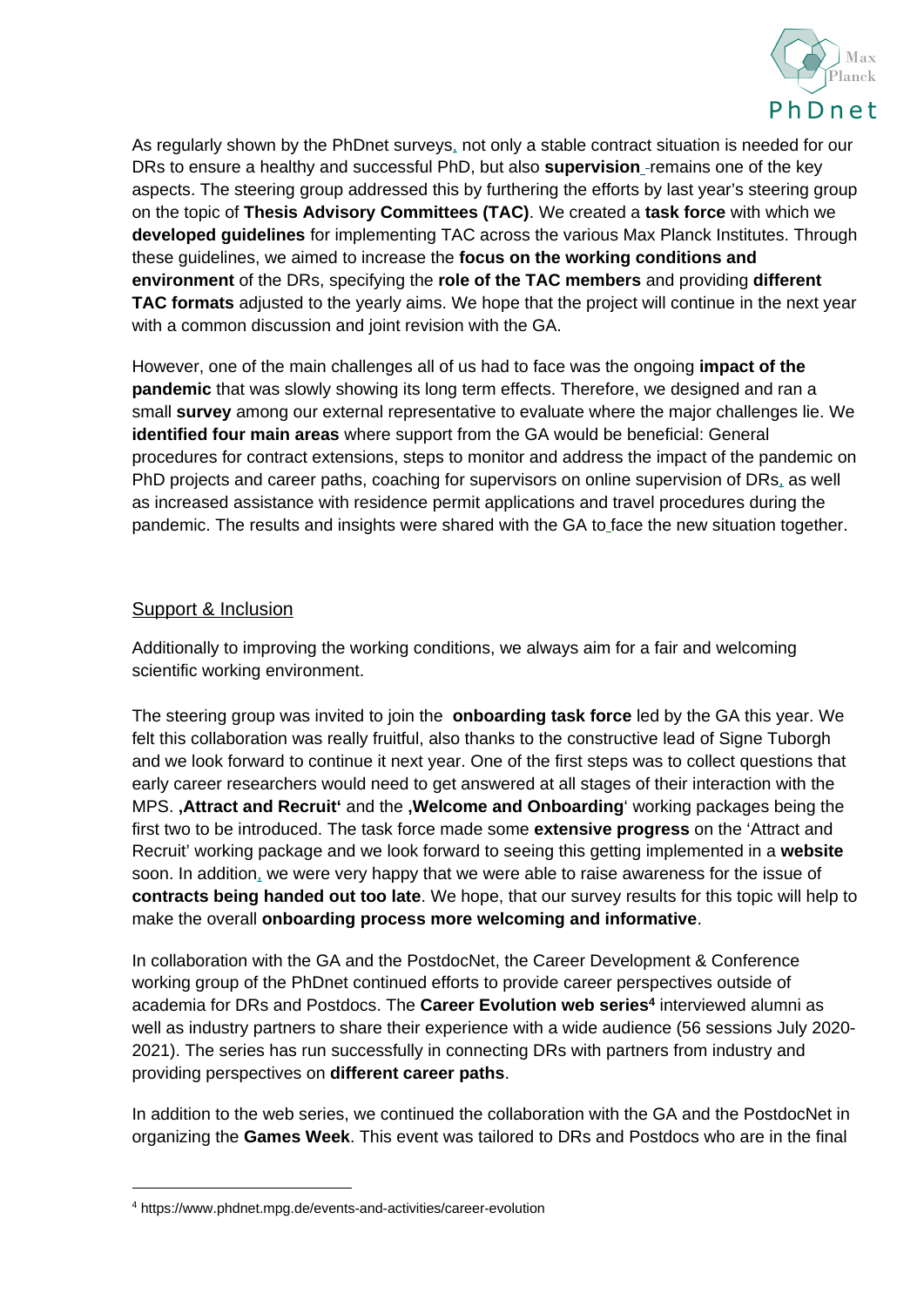

stages of their academic career and plan to transition to industry. It comprised of webinars, oneon-one trainings on CV writing, interview skills trainings and many other offers.

To better understand the skills our DRs have or require for transitioning to industry, the Career Development & Conference working group ran an **independent survey**. We look forward to using these results together with the GA to further improve the career development offers of the MPS to meet the future career needs of the DRs.

Further, as part of the **sounding board** of the Planck Academy<sup>5</sup>, we provided information about the needs of the DRs on the offered courses and workshops. Furthermore, we provided continuous feedback from DRs about platform usability.

In addition to being invited to the sounding board of the Planck Academy, we were very happy to be welcomed to the **Presidential Commission on Equal Opportunities**. The working environment and tone in this commission was **very positive and focused on concrete measures**. We look forward to continuing our work in the commission and want to thank Prof. Asifa Akhtar for her open and constructive lead.

The Equal Opportunities group of the PhDnet initiated the **'Safer Spaces' project** this year. This **peer-to-peer support structure** aims to provide some fast and easily reachable help. In the first part of the project interested people would get trained on 'unconscious bias' and 'active listening' to get the **certificate for a general 'Safer Space' officer**. Further trainings on specific topics would be implemented at a later stage. The 'Safer Spaces' would get introduced by targeting DRs, but we hope to **expand the project in the future** with the help of the Presidential Commission on Equal Opportunities and the Planck Academy to train 'Safer Space' **officers at all levels**. We would like to thank Frauke Logermann for her support on this project in the last year.

As the pandemic continued, **mental health** kept on being an important topic for researchers all over the world. Therefore, we collected best practices for local initiatives happening at the institutes and shared them as inspiration for our external representatives and the GA. Additionally, we worked as a mediator between the Mental Health Collective and the GA to ensure using all available resources to tackle this important topic together.

### 2020 PhDnet survey results

Our **annual survey report<sup>6</sup>** was released in October and summarized in our executive summary<sup>7</sup>. It combines our base topics with newly added insights on diversity and the impact of the pandemic. We are happy to report a further **decrease of the abundance of stipends as well as short term contracts, but there are still differences in funding for different section, genders and nationalities.** One of our main concerns was to see that **relevant information** on the contracts and the contracts themselves **are handed out far too late** to the DRs, often only after moving to a new city/country or the start of their work.

<sup>5</sup> https://www.mpg.de/career/planck-academy

<sup>&</sup>lt;sup>6</sup> https://www.phdnet.mpg.de/180599/1\_PhDnet\_Survey\_Report\_2020.pdf

<sup>7</sup> https://www.phdnet.mpg.de/who/steering-group/resources/PhDnet-annual-reports/Phdnet\_Annual\_Report\_2020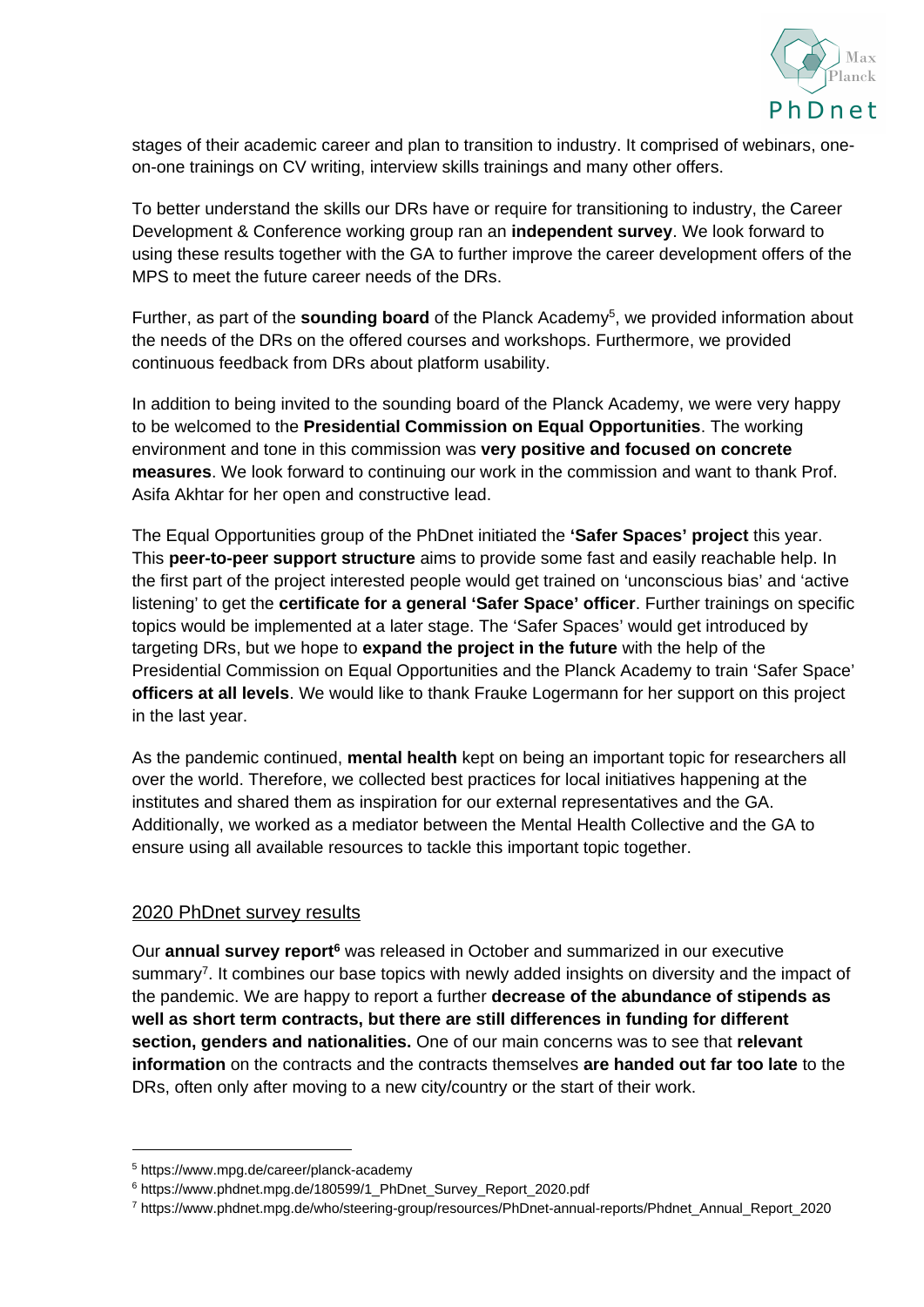

An opportunity to learn from the pandemic was presented by our results on the **home office regulations**. A majority of the DRs would like to partly continue with this possibility, but the future regulations are uncertain. The pandemic does not seem to impact **supervision**, but similar to last year, has a **major impact on our DRs mental health**.

Career paths and development were once more a focus point for us. From our survey, we see that the **satisfaction with the availability of permanent positions in the academic system is very low,** and that more female DRs, DRs in a partnership and DRs with children or with a plan to have children, want to leave science. In addition, 45% of DRs **do not feel prepared for a job outside of science**. The only measures remarkably reducing this percentage are **mentoring and career development offices** that have been installed at some institutes.

In this years survey we shifted our focus from power abuse to **discrimination, microaggression and conflicts in general**. Worryingly, one out of four DRs has faced discrimination, with non-EU citizens experiencing it twice as often as Germans. Among the reasons for discrimination, nationality and gender are named the most. Still a quarter of our DRs are experiencing conflicts, but many are not reporting them mainly stating that they don't think the conflict would be resolved or that they are afraid of repercussions. Additionally, we identified a lack of diversity among our DRs, especially when it comes to ethnicity.

#### $N^2$  achievements

As part of the  $N^2$  network, we engaged in many political activities and had a busy year running our event and harmonized survey.

In the beginning of the year, Sarah Young represented N<sup>2</sup> as an **expert at the 'Ausschuss für Bildung, Forschung und Technikfolgenabschätzung**' from the Bundestag on the topic of 'Gleichstellung in der Wissenschaft und Forschung' (Equal opportunities in science and research)<sup>8</sup>. The political activities were continued when  $N^2$  picked up on the discussion under **#ichbinHanna**, by publishing a **letter to the ministry of education**<sup>9</sup> , that included some concrete ideas on how the German scientific system could be reformed. As a response to this letter, **N<sup>2</sup> was invited by the minister of education & science** to a private conversation together with five other parties, where the different views were exchanged in a very open and constructive manner. After having published the **'Wahlprüfsteine'**<sup>10</sup> for this years election, N<sup>2</sup> reached out to the parties negotiating the 'traffic light coalition', reminding them of the changes the doctoral researchers would like to see implemented in the upcoming years $^{\rm 11}.$ 

In addition to this N<sup>2</sup> organized and ran it's **second harmonized survey**, which is expected to broaden our knowledge about the work and life of DRs in non-university research institutions all over Germany. Since we will be able to compare the results of this year's survey to the data we collected in 2019, the **impact of the corona crisis will also be visible**. N<sup>2</sup> conducted it's **biannual event**, which was held online this year under the overarching topic of 'Perspective on

<sup>8</sup> https://www.bundestag.de/dokumente/textarchiv/2021/kw20-pa-bildung-gleichstellung-837088

<sup>9</sup> https://www.phdnet.mpg.de/n2/publications-and-press/N2\_Stellungnahme\_IchbinHanna

<sup>&</sup>lt;sup>10</sup> https://www.phdnet.mpg.de/176448/wahlpr\_fsteinebericht\_promovierende\_btw2021.pdf,

https://www.phdnet.mpg.de/176464/wahlpr\_fsteinebericht\_promovierende\_btw2021\_nachtrag\_spd.pdf

<sup>11</sup> https://www.phdnet.mpg.de/186479/N2\_Forderungen\_Koalitionsverhandlungen.pdf